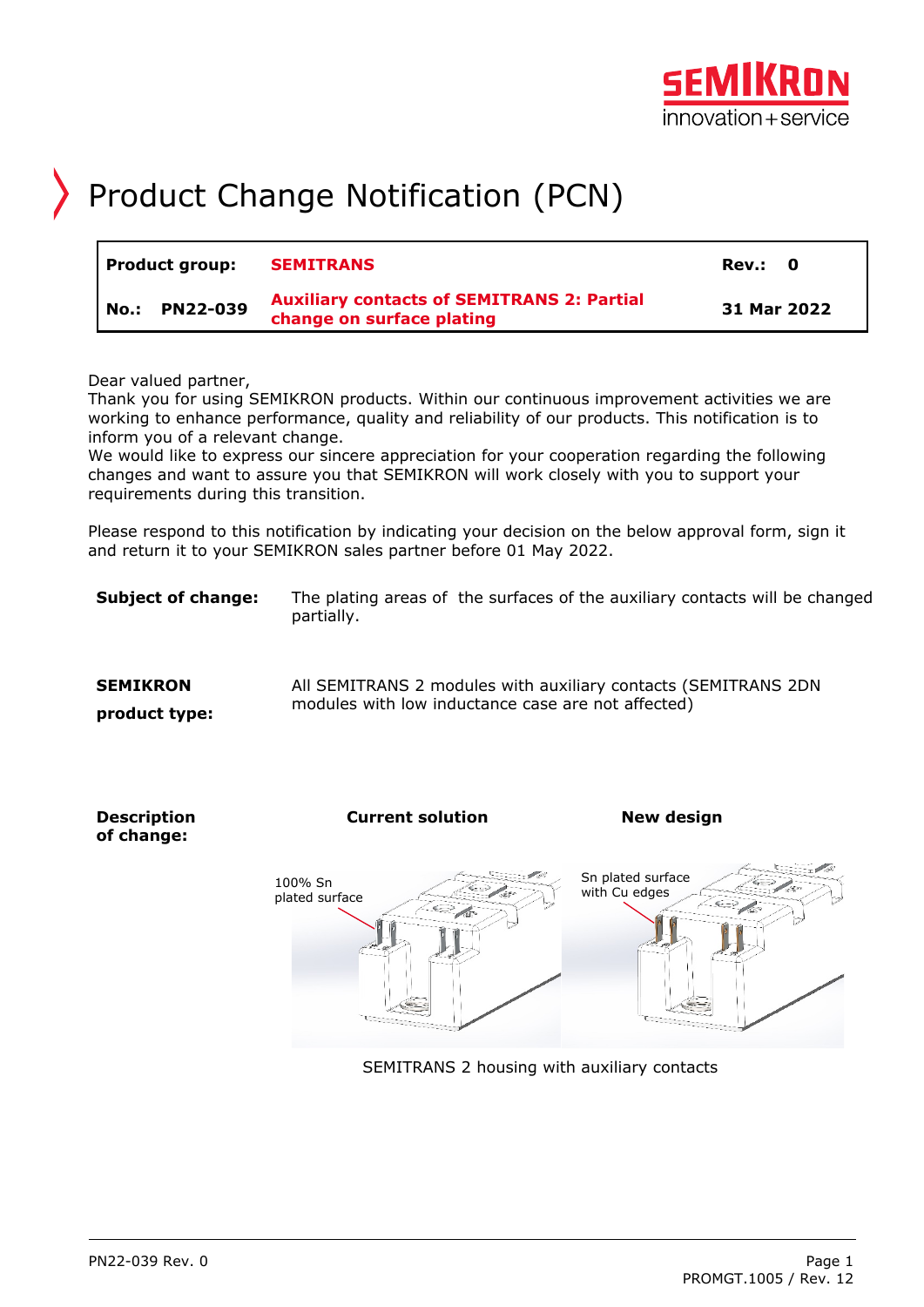



Auxiliary contacts with fixing base inside the housing

The edges of the auxiliary contacts are not tin plated any longer.

| <b>Reason for change:</b>           | This change is resulting from SEMIKRON Continuous Improvement<br>Program. |
|-------------------------------------|---------------------------------------------------------------------------|
| <b>Impact of change:</b>            | No change in form, fit and function                                       |
| <b>Identification</b><br>of change: | Date Code                                                                 |
| Time schedule for<br>change:        | Introduction from week 40/2022 onwards                                    |
| Last time order<br>date:            |                                                                           |
| Last time delivery<br>date:         | ۰                                                                         |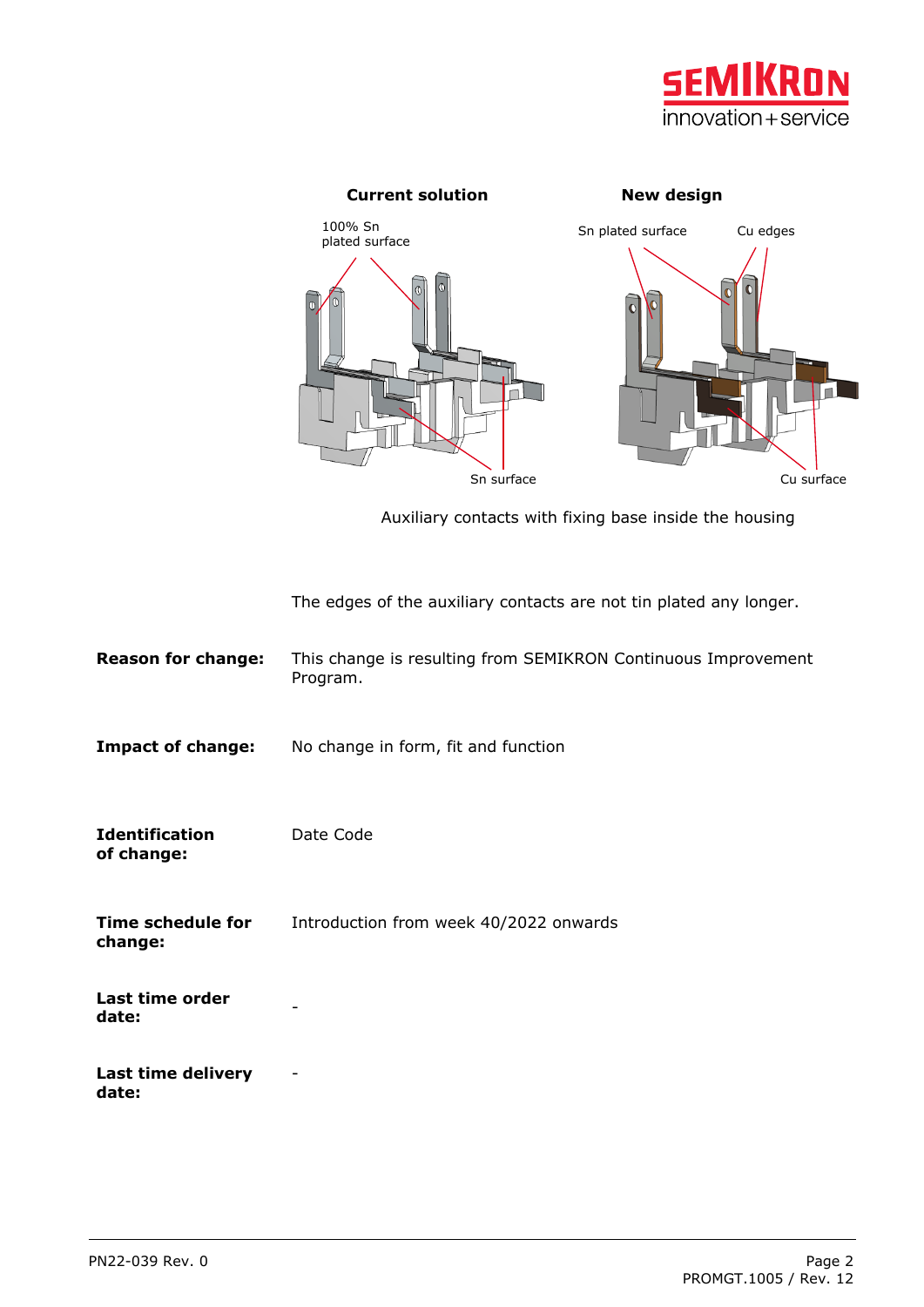

**Qualification:** According to SEMIKRON standards

**Supporting documentation:**

Author: Schaefer, Norbert

-

- **Please respond to this notification by returning the attached customer approval form to your local sales partner.**
- **According to the standard J-STD-046 no response to this notification within 30 days after receipt constitutes acceptance of the change.**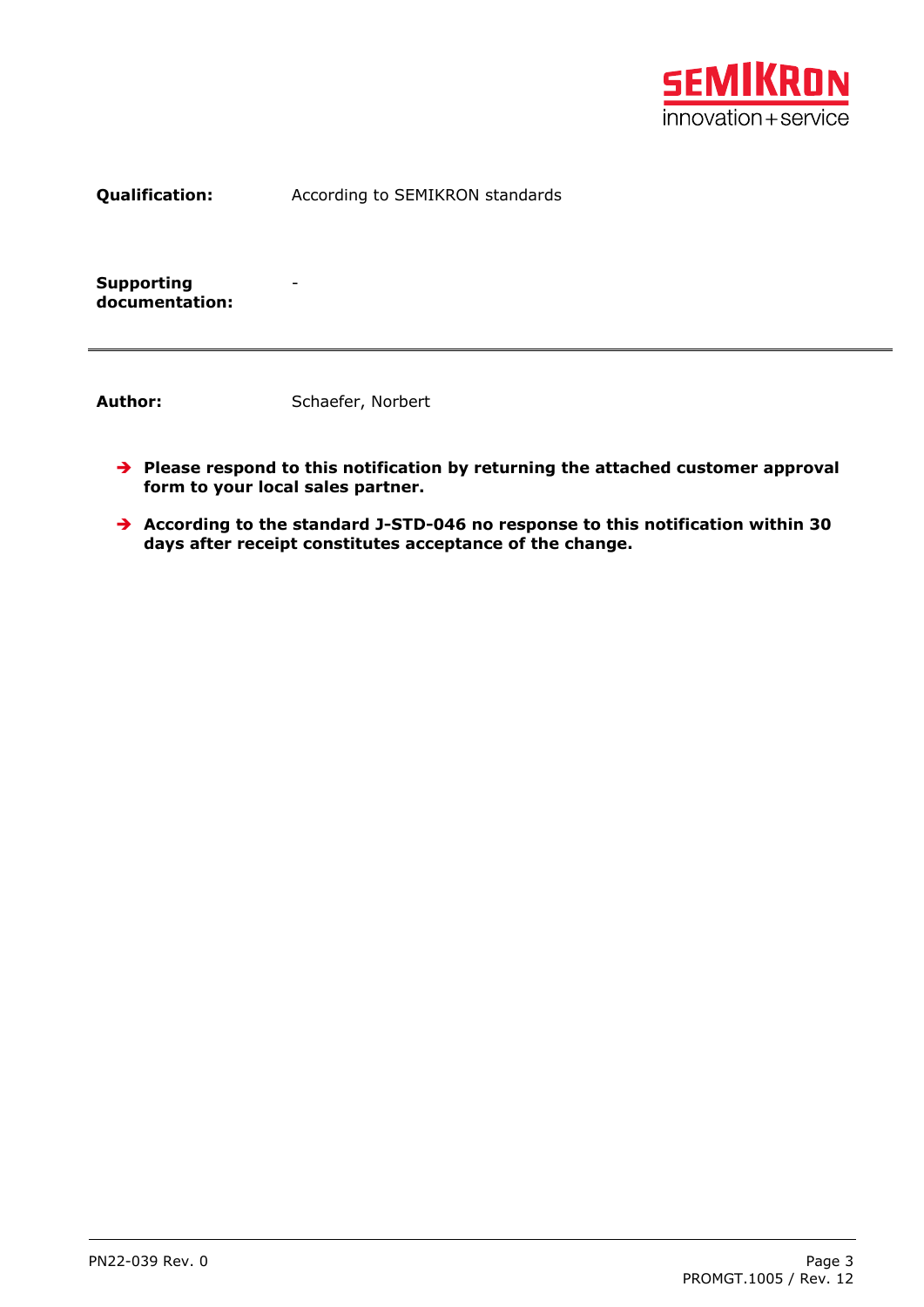

## **Products Affected:**

The following table shows the affected products and the last transactions (orders, frame orders or quotations), where available with customer part number, order or quote request reference, product quantity and date of transaction.

| Part No. | Variant | <b>Article</b><br><b>Description</b> | <b>Successor</b><br>Part No. | <b>Transaction</b><br>Type | Customer<br>Reference | <b>Document</b><br>Date | <b>Quantity</b> | <b>Customer</b><br>Part No. |
|----------|---------|--------------------------------------|------------------------------|----------------------------|-----------------------|-------------------------|-----------------|-----------------------------|
| 22890045 |         | SKM145GB066D                         |                              | Order                      | 914656                | 03/17/2022              | 2392            |                             |
| 22890695 |         | SKM145GB176D                         |                              | Order                      | 795441                | 04/15/2020              | 12              |                             |
| 22892013 |         | SKM75GB12V                           |                              | Order                      | 982005                | 01/02/2022              | 48              |                             |
| 22892020 |         | SKM100GB12T4                         |                              | Order                      | 11951118              | 03/07/2022              | 20              |                             |
| 22892023 |         | SKM100GB12V                          |                              | Order                      | 797880                | 01/18/2022              | 64              |                             |
| 22892040 |         | SKM150GB12T4                         |                              | Order                      | 725094                | 09/23/2019              | 192             |                             |
| 22892300 |         | SKM150GAL12T4<br>07107-              |                              | Order                      | 11951118              | 03/07/2022              | 8               |                             |
| 22892301 |         | SKM150GAL12V                         |                              | Order                      | 534950                | 06/16/2021              | 8               |                             |
| 22895030 |         | SKM75GB17E4                          |                              | Order                      | 571088                | 08/16/2021              | 8               | 56AC943                     |